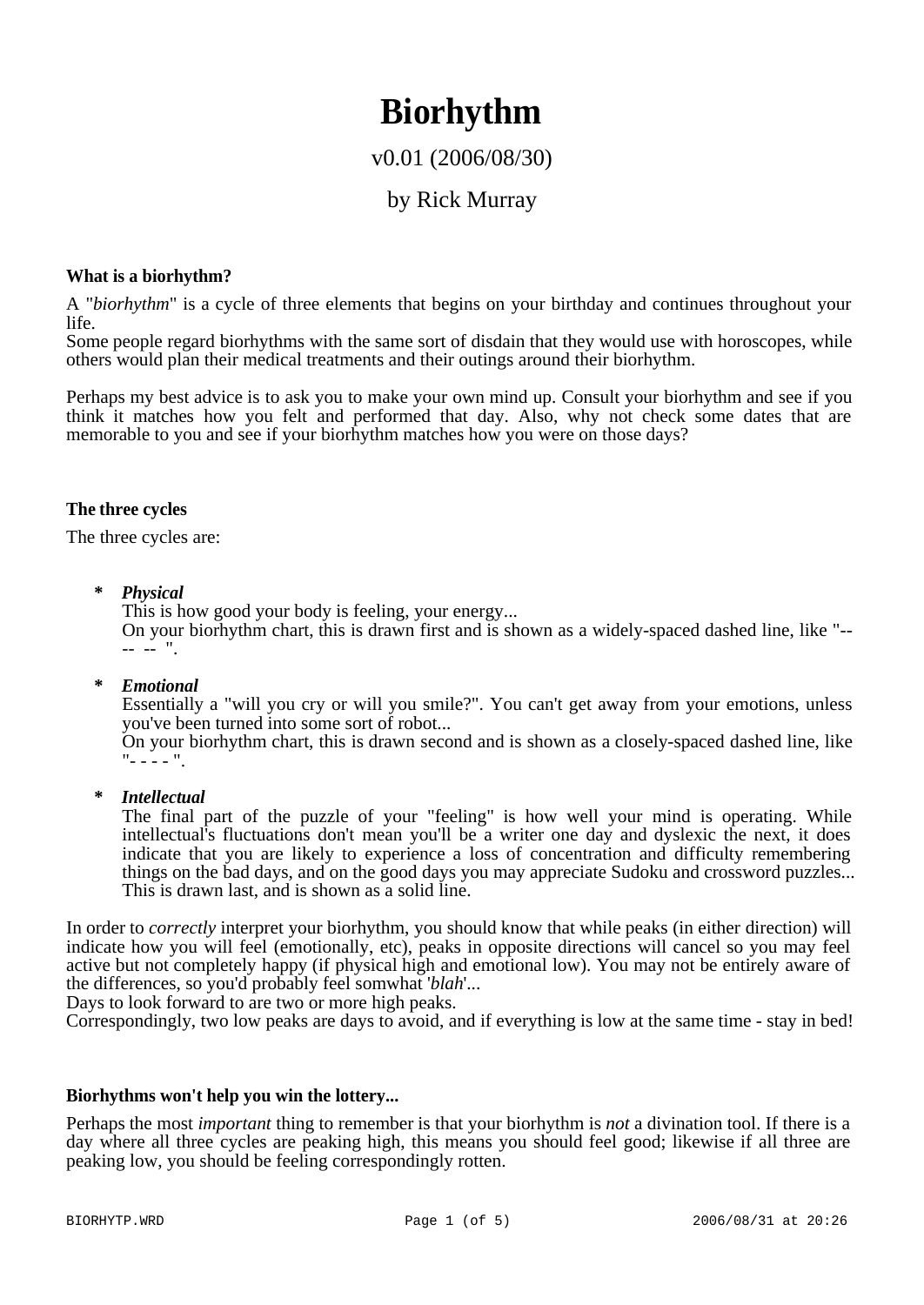#### *Your biorhythm affects YOU*, the end.

For this reason, you should *not* use it to determine when would be the best time to buy a lottery ticket. Winning the lottery needs luck so prayer, clover leafs, amethyst crystals, and/or lighting candles may be a more useful aid!

#### **Compatibility**

*Biorhythm* was written for the *Acorn Pocket Book II* hand-held computer. It will also work without problems on the near-identical *Psion 3a* organiser.

*Biorhythm* requires the full screen size for some of the dialogues, so it should work without issue on the *Psion 3c*, but it is unlikely to work on the *Sienna* or the *Workabout*. I may look to implementing a *Sienna* mode if I can locate an emulation of that emulator...

If you are using the *3a emulator* on your PC, and you have set your emulated display size to VGA (640x480), the results may be rather bizarre...

For Psion users, please note that in this document:

| Desktop   | means System screen |
|-----------|---------------------|
| Acorn key | means Psion key     |

#### **Installing Biorhythm**

Copy the software "*Biorhyth.opa*" to the *\APP* directory on any convenient storage device.

If you are using an Acorn PocketBook II:

- \* Press the "Desktop" shortcut button to switch to the desktop. Move the highlight to the right of where you would like *Biorhyth* to appear.
- \* While holding down the "Acorn" key, tap "I".
- \* Select the desired drive, then choose "*Biorhyth*". Press "Enter".

A new icon will appear. Select it, and press "Enter" in order to start *Biorhythm*.

#### **Using Biorhythm**

When you start *Biorhythm*, you will be prompted to enter some dates and options:

**\*** *Date of birth*

Enter your date of birth, or the date of birth of the person whose biorhythm you wish to look at. You can enter *any* date between 1st January 1900 and 31st December 2154 (inclusive). As you are using the standard date input facilities, you may press Tab to call up a month-bymonth calendar (Tab twice for a 3-month calendar, or thrice for a yearly calendar). By default, this is set to my date of birth.

**\*** *Date for plot*

Enter here the date upon which you wish to see the biorhythm. By default, this is set to today's date.

**\*** *Plot style*

This gives you the option to *Plot ten days either side of date* (the default) or *Plot for a whole*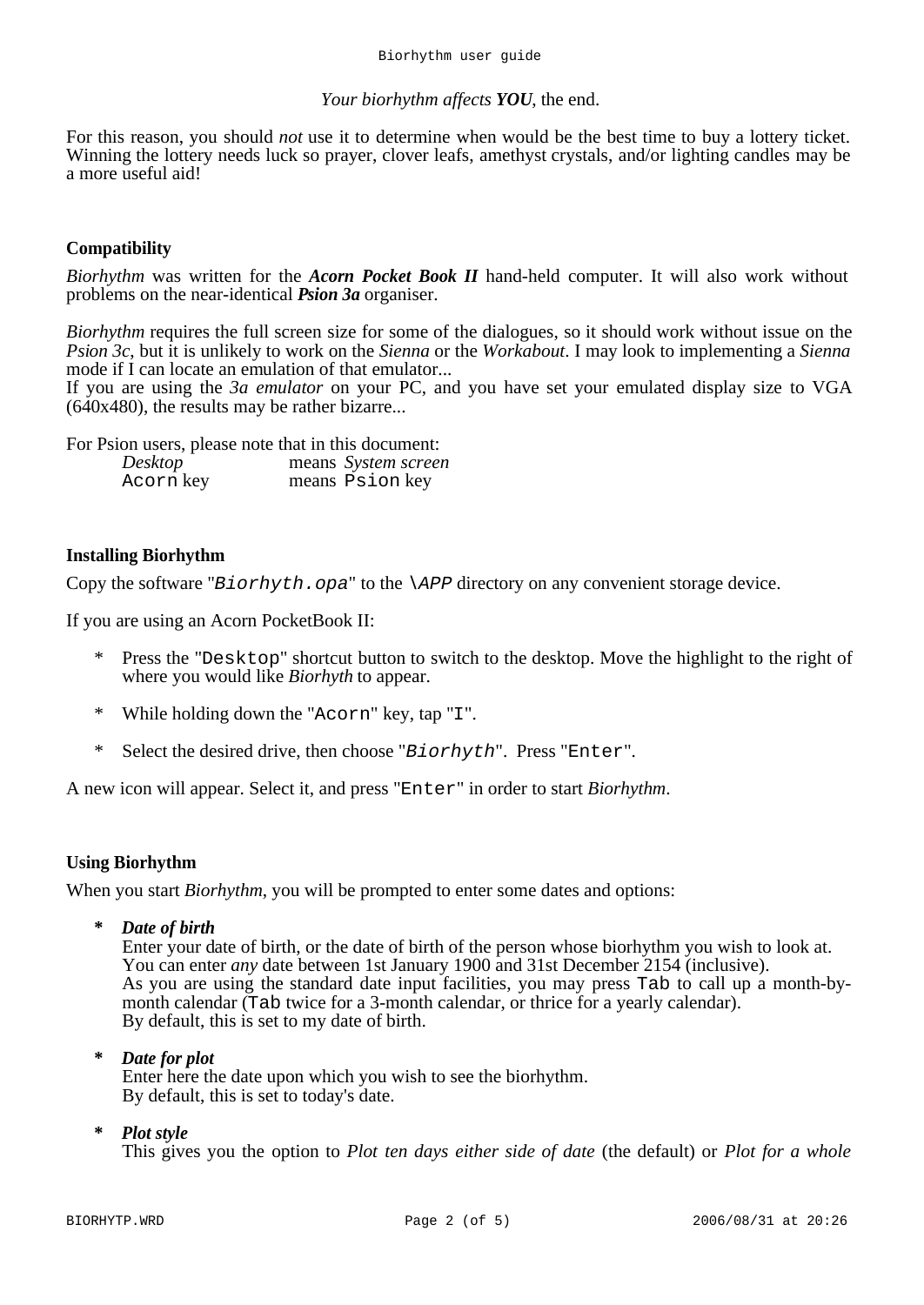*month*.

These are described in more detail below.

**\*** *Accuracy*

This gives you the option to draw the biorhythms *Accurately* (the default) or *Quickly*.

Quick drawing simply means that the biorhythm curves will be drawn with less finesse. The curves themselves will be drawn the same way, but they'll be drawn in a third of the time if you use quick drawing.

You will experience a "stretching" effect when using quick drawing. Try it, you'll see what I mean. This is completely normal and is due to the way quick drawing works.

Press Enter and your biorhythm will be drawn!

# **And then...?**

You may press Acorn and X to exit. You may press Help to refer to the built-in help. You may press Diamond to switch between 20-day and whole-month views. Or, you can press any key to go back to the dialogue where you enter dates and options.

There is no built-in way to save a copy of your biorhythm, however the operating system permits you to press Control and Shift and Acorn and S all together to cause a copy of the current screen to be saved to the root directory of the default disc. Usually you will find this as: *\Screen.pic* on the internal drive, and you can use *PsiWin* to convert this into a BMP.

# **Types of plot**

*Biorhythm* offers two ways to view your biorhythm...

The 20-day view (or "Ten days either side of date") will place "today" in the centre of the display and chart your biorhythm in the ten days leading up to, and the ten days following, the date that you give. Personally, I find this to be the most useful view.

The whole-month view will display the entirety of the month specified (with the exact date indicated). In this view, the only difference between 2006/12/01 and 2006/12/31 will be the position of the specified date marker. This view shows 28-31 days at a time, according to month length.

You may use the Diamond key to switch views on the same date.

# **A little hint**

If you are looking for certain days (all good, or all bad), use *whole-month* view with *quick* drawing. When you find what you are looking for, switch to *20-day* view with *accurate* drawing to see it more clearly.

# **Legal stuff**

This software has been supplied to you for *free* (as in "gratuit"). For this reason, no guarantees and no warranties are offered. Furthermore, while I believe that this software operates substantially in accordance with that described in these instructions, I accept no liability for (but not limited to) error, loss of data, or the happiest day of your life being when your biorhythm suggests you should be a pile of jelly bawling your eyes out...  $:$  -  $)$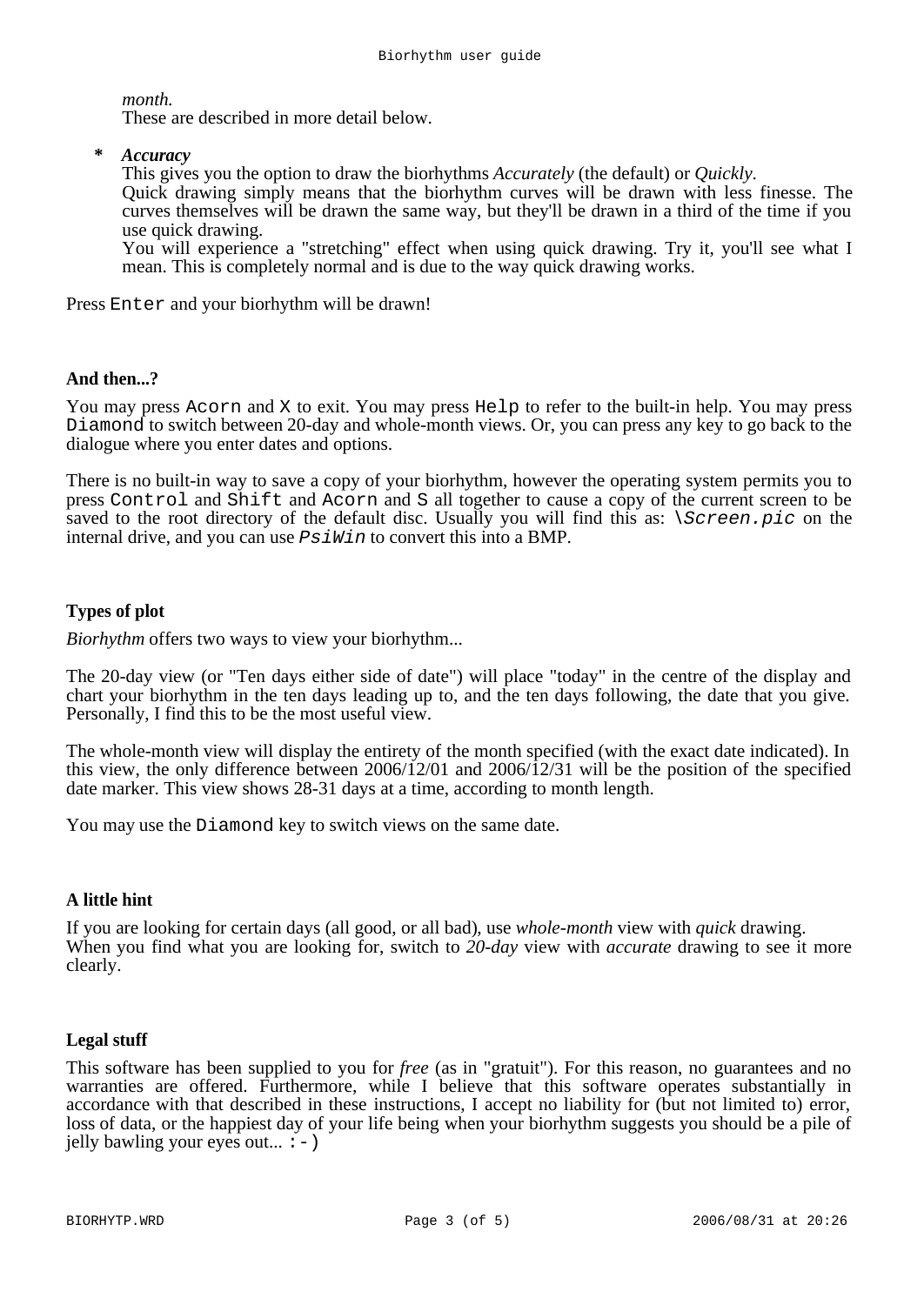You may install and use this software on your organiser, or as many organisers as you feel necessary - no site licence is required.

Furthermore, you may redistribute this software provided that:

- a. You do so at *no* cost to the end-user. Note that this does not count things for which you have no control over, such as telephone connection charges, unless you are one of those slimy systems that uses a premium-rate phone number...
- b. If an on-line service, the user may connect *anonymously* in order to retrieve this software (BBS sysops - you *do* have a Guest account, right?).
- c. The archive is not modified in *any* way this includes (but is no limited to) the addition of "file id.diz" and the automated addition of "downloaded from..." notices.

If you wish to distribute this software for payment, or with something for which the end-user must pay (i.e. cover-mounts, ShareWare CD-ROMs, bundled freebies, etc) then you should ask for permission. I will, in return, ask for a complete and fully-working copy of whatever my software is to be included with. If you ask nicely, I may be willing to "customise" this software with the addition of a "Supplied with..." type message in the start-up and/or software information displays.

Decompilation and hacking is *not* prohibited. If you want to take this software apart to see how it works, go for it!

However, please note that *distributing modified versions in any way is prohibited*.

And if I catch anybody distributing a version to which they've removed my name and inserted theirs, I hereby reserve the right to subject them to any form of public humiliation and ridicule on my website (and my magazine), without limitation... because any luser with a hex editor can do that - you'd be impressing nobody.

This software is a product of the European Union. Made in France. Fabrique en France.  $: -)$ 

# **Support and contact details**

Email: heyrick *-at-* merseymail *-dot-* com

Website: http://www.heyrick.co.uk/software/pb2/

Please note that I can only access the Internet once a week at my local library for half a hour, school holidays excepted. So my communications will not be as quick as I'd like them to be. However, please don't let this put you off - I would love to hear your comments and suggestions!

Also at that same URL you will find some other software and information about the *PocketBook II / Psion 3a*, such as:

- \* Little bricks game
- \* Featureful command shell
- \* Sky FTA channels listing, quick reference
- \* Under-the-bonnet techie info
- \* And more!